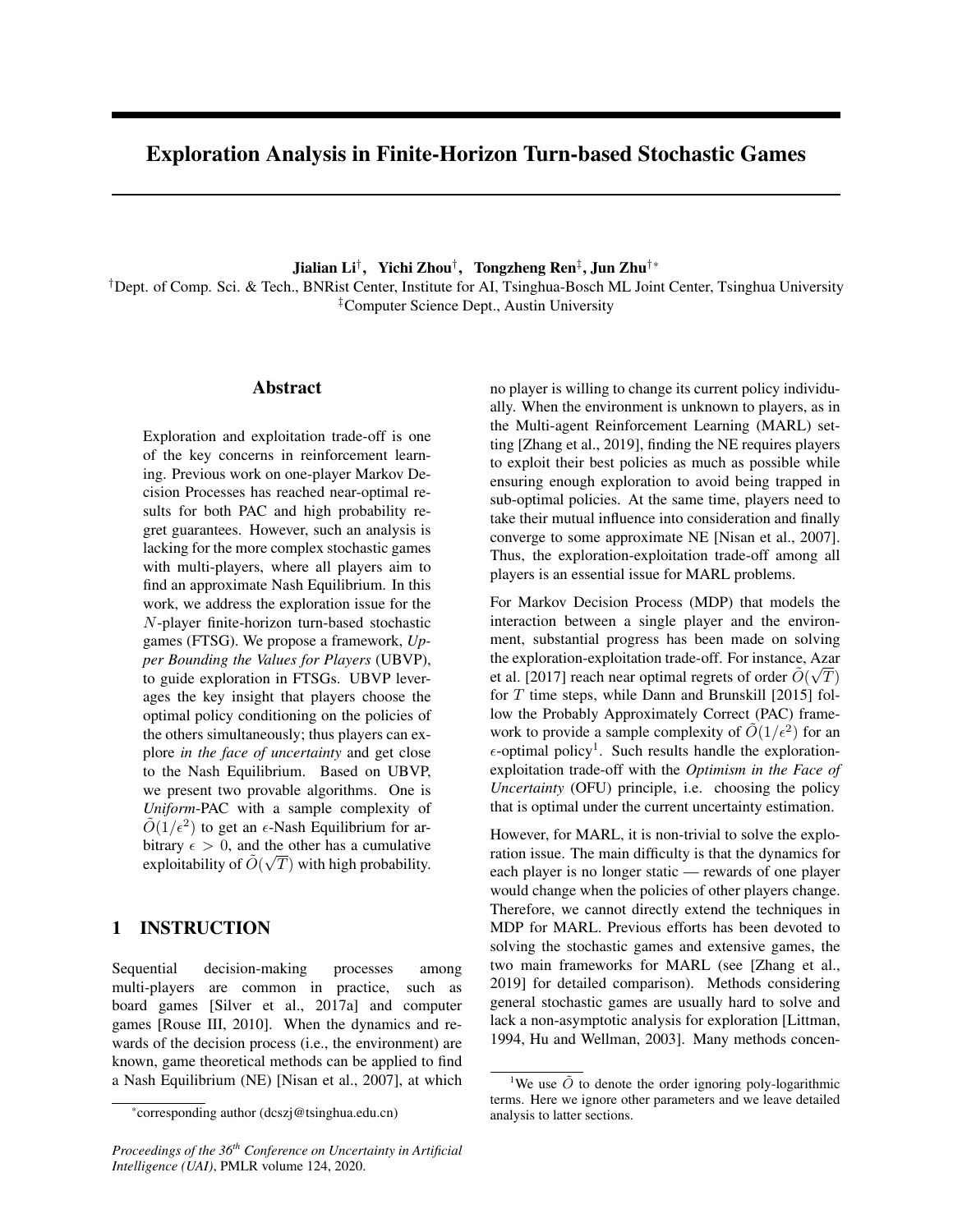trate on two-player (zero-sum) stochastic games and apply techniques from MDP [Wei et al., 2017]. However, they are not suitable to extend to the more challenging *N*-player cases. There are also some policy-gradientbased methods [Lockhart et al., 2019], which mostly lack provable and efficient exploration. For extensive games, methods like Fictitious self-play (FSP) [Heinrich et al., 2015] and Monte Carlo counterfactual regret minimization with outcome sampling (MCCFROS) [Lanctot et al., 2009] also suffer from the problem of inefficient exploration. Only a recent variant gives a provable solution for two-player zero-sum extensive games under the Bayesian setting [Zhou et al., 2020].

In this work, we focus on the exploration-exploitation trade-off in finding the NEs for *Finite-horizon Turnbased Stochastic Games* (FTSG) with *N* players. Here, finite-horizon denotes a finite time steps *H* for one game and turn-based refers to that there is only one player taking an action at each time step. FTSG includes many traditional games like Go [Silver et al., 2017b] and computer games like Civilization series [Rouse III, 2010].

To our best knowledge, there is little work for solving the exploration issue in general FTSGs. Our work follows the *centralized-learning-decentralized-execution* paradigm to give a solution for learning NEs of FTSGs. This paradigm assumes a centralized controller for training and is adopted by many MARL methods [Zhang et al., 2019]. We define two performance measurements for FTSGs, based on the concept of approximate NEs. Then we propose our framework, *Upper Bounding the Values for Players* (UBVP), to identify NEs for FTSGs. UBVP applies the OFU principle in a way that all players are optimal conditioning on the others. Thus they can converge to the best responses of each other. We give a non-asymptotic analysis and show that UBVP can indeed efficiently explore the unknown environment. We further show that UBVP in fact converges to a subgame perfect equilibrium (SPE), which is an NE for all subgames.

Based on UBVP, we present two concrete algorithms — The first one is Uniform-PAC [Dann et al., 2017] and the second one has a high probability exploitability bound. Both algorithms have comparable theoretical results to the state-of-the-art works for single-player MDPs. Finally, to demonstrate the effectiveness of our method, we choose state-of-the-art exploration methods for stochastic games and extensive games as our baselines. Empirical results show that our method performs well. Specifically, on our designed cooperative game where the SPE is the optimal solution, our method can approach the SPE while other methods are trapped in sub-optimal NEs.

# 2 RELATED WORK

Our work relates to various topics, as reviewed below.

Markov Decision Process: Much work has been done on the exploration and exploitation trade-off in finitehorizon MDPs. There are mainly two kinds of performance measurements. The first is *regret*, which measures the culminated reward difference between the optimal policy and the algorithm's policies. UCBVI [Azar et al., 2017] reaches the near optimal regret of  $\tilde{O}(H\sqrt{SAT})$ .<sup>2</sup> The other one is *sample complexity* under the Probably Approximately Correct (PAC) framework to measure the number of time steps needed for an approximately optimal policy. UCFH [Dann and Brunskill, 2015] has a sample complexity upper bound of  $\tilde{O}(H^3S^2A/\epsilon^2)$ . Moreover, Dann et al. [2017] propose a Uniform-PAC framework to get a PAC solution without  $\epsilon$  being given.

If the immediate reward is a *d*-dimensional vector, an MDP turns to be a Multi-Objective MDP (MOMDP) [Roijers et al., 2013]. An MOMDP only involves one agent, which just considers how to trade-off the combination of the elements of the reward vector. In contrast, in an FTSG, each agent only aims to maximize its own reward and the agents can be adversarial.

Stochastic games: Solving (both finite-horizon and infinite-horizon) *N* player stochastic games [Shapley, 1953] is a challenging task, especially under the Reinforcement Learning (RL) setting. Most work under the RL setting concentrates on two-player zero-sum stochastic games (TZSG) [Lagoudakis and Parr, 2002, Perolat et al., 2015]. Recently UCSG [Wei et al., 2017] extends techniques in MDP to TZSGs and gives a sample complexity of  $O(\text{poly}(1/\epsilon))$ . Our work considers the finitehorizon turn-based games and presents a first provable framework, which enjoys comparable performance to the algorithms for MDPs.

Extensive games: Extensive games represent another type of sequential games in MARL. Fictitious Self-play (FSP) [Heinrich et al., 2015], an important method in extensive games, uses a naive exploration strategy similar to  $\epsilon$ -greedy. Monte Carlo Counterfactual Regret Minimization with Outcome Sampling (MCCFROS) [Lanctot et al., 2009], which can be applied to solve extensive games (TZEG) under the RL setting, suffers from high variance. CFR-PSRL [Zhou et al., 2020] gives a provable solution for TZEGs under the Bayesian setting. Methods for extensive games may suffer from redundant calculation when used in stochastic games as they usually learn policies for histories rather than states.

<sup>&</sup>lt;sup>2</sup>In this work, we follow [Dann et al., 2017] and consider time-dependent dynamics. We list the results in our setting.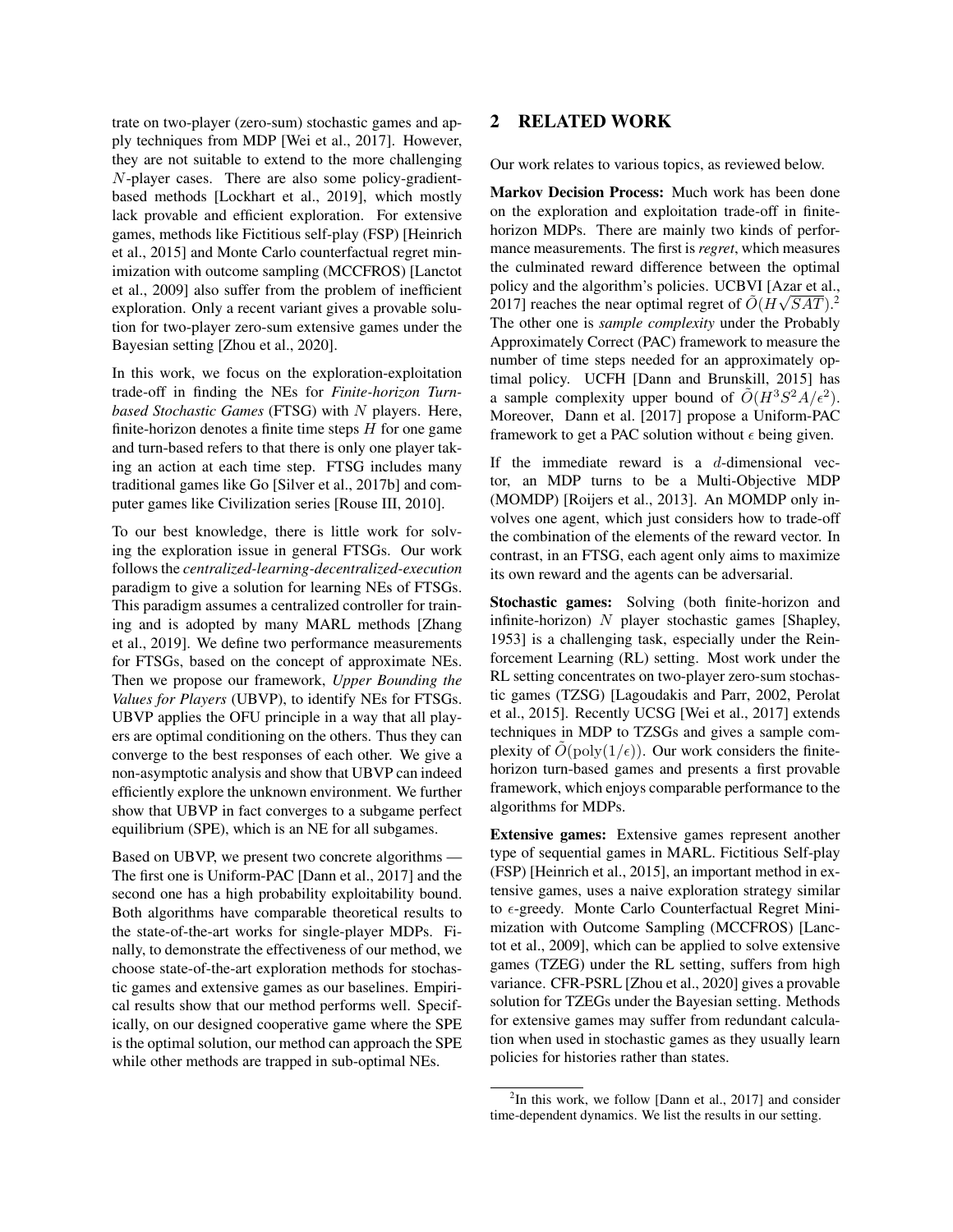Monte Carlo Tree Search (MCTS): MCTS [Coulom, 2006] is an efficient forward-search method which can be applied to turn-based games. MCTS combining with OFU exploration and estimated *Q* values reaches superhuman performance in game Go [Silver et al., 2017a]. Since MCTS finds solutions by forward search, it can be myopic and cannot approach SPE solutions for games with large horizon.

# 3 PROBLEM FORMULATION

In this section, we formally define Finite-horizon Turnbased Stochastic Games (FTSG), the Nash Equilibrium (NE) and the performance measurements in FTSGs.

#### 3.1 Finite-horizon Turn-based Stochastic games

We concentrate on games with a reset action. That is, the environment will reset to an initial state after a fixed number of time steps. We use *episode* to describe the steps between one initial state and its next reset state, and use *depth* to describe the steps from the initial state of the current episode.

Formally, a *Finite-horizon Turn-based Stochastic game* (FTSG) is a six-tuple  $G = \langle N, S, A, R, P, H \rangle$ :

- *N* is the number of players. We use  $[N] =$  $\{1, 2, ..., N\}$  to denote the player set.
- *H* is the largest depth of the game (i.e. the horizon).
- *S* is the state space with size *S*. For player  $i \in [N]$ ,  $S_i \subset S$  is its state space and  $S_i \cap S_j = \emptyset$  if  $i \neq j$ .
- *A* is the action space with size *A* and  $A_i$  is the action space of player  $i \in [N]$ . Thus,  $\mathcal{A} = \bigcup_{i \in [N]} \mathcal{A}_i$ .
- Reward function *R* maps each state-action-depth tuple  $(s, a, h) \in S \times A \times [H]$  to a probability distribution over  $[0, 1]^N$ . We use  $R(s, a, h)$  to represent one vector sampled from the distribution and  $R_i(s, a, h)$  represents the sampled reward for player *i*. We denote  $r(s, a, h)$  (a vector) as the expectation of  $R(s, a, h)$ .
- $P(\cdot|s, a, h)$  is the transition probability over *S* from state *s*, action *a* and depth *h*. Here we consider a general time-dependent dynamics and thus *P* depends on *h*. We further use  $P(s, a, h)$  to denote the transition vector for state *s*, action *a* and depth *h*.

We have no more assumptions on the game. The player order is not pre-defined but decided by the dynamics. Therefore, the FTSG class can include a large number of problems. For instance, if  $S_i = S$ , FTSG reduces to MDP. For convenience, we assume that the game begins from a specific state  $s_1 \in S$ . The extension to random initial states is straightforward.

The policy of player  $i$  ( $i \in [N]$ ), denoted as  $\pi_i$ , maps each state  $s \in S_i$  and its current depth h to an action  $a \in A_i$ . We use  $\Pi_i$  to denote the set of all possible policies for  $\pi_i$ . The policies we define here are deterministic.3 In one episode of the game, players follow  $\pi = (\pi_1, \ldots, \pi_N)$ . Further, we use  $\pi_{-i}$  to denote the policy tuple that removes  $\pi_i$  from  $\pi$ . For notation clarity, we denote  $\pi(s, h) = \pi_i(s, h)$  if  $s \in S_i$ . For the *k*th episode, we denote the policy tuple we use as  $\pi^k = (\pi_1^k, \pi_2^k, ..., \pi_N^k).$ 

Following the common convention as in MDPs, we use *V* and *Q* values to represent the expected rewards for states and state-action pairs. For player  $i \in [N]$ , depth  $h \in [H]$ , state  $s \in S$  and action *a* for *s*, we define:

$$
V_{i,h}^{\pi}(s) := \mathbb{E}\left[\sum_{h'=h}^{H} r_i(s_{h'}, \pi(s_{h'}, h'), h')|s_h = s\right],
$$
  

$$
Q_{i,h}^{\pi}(s, a) := \mathbb{E}\left[\sum_{h'=h}^{H} r_i(s_{h'}, \pi(s_{h'}, h'), h')|s_h = s, a_h = a\right],
$$

where  $s_h$  is the state at depth *h'*. Note that even if  $s \notin$  $S_i$ , we also define *V* and *Q* for player *i*. Further, we use  $V_{i,h}^{\pi}$  without indicating the state to represent the vector for all states of horizon *h*.

The Bellman equation for the FTSG is

$$
V_{i,h}^{\pi}(s) = Q_{i,h}^{\pi}(s, \pi(s, h))
$$
  
= $r_i(s, \pi(s, h), h) + P(s, \pi(s, h), h)^{\top} V_{i,h+1}^{\pi}$ ,

for  $h \in [H]$ . Specifically, we define  $V_{i,H+1}^{\pi}(s) = 0$  for all  $i \in [N]$ ,  $s \in S$  and any  $\pi$ . We also define  $s_{H+1}$  as a terminal state for the convenience of notation.

#### 3.2 Nash Equilibrium for Stochastic games

With the above definition, we now introduce the general learning goal for FTSGs, Nash Equilibrium (NE), and subgame perfect equilibrium (SPE), a refinement of NEs.

**Definition 1.** *A policy tuple*  $\pi^* = (\pi_1^*, \pi_2^*, ..., \pi_N^*)$ ,  $where \pi_i^* \in \Pi_i, i \in [N],$  *is a Nash Equilibrium (NE) of FTSG G if for all i and any*  $\pi'_i \in \Pi_i$ ,

$$
V_{i,1}^{\pi^*}(s_1) \geq V_{i,1}^{(\pi'_i, \pi^*_{-i})}(s_1).
$$

**Definition 2.** *A policy tuple*  $\pi = (\pi_1, \pi_2, ..., \pi_N)$ *, where*  $\pi_i \in \Pi_i$ *,*  $i \in [N]$ *, is an*  $\epsilon$ -*Nash Equilibrium* ( $\epsilon$ -*NE) of FTSG G if for any*  $\pi'_i \in \Pi_i$ *,* 

$$
V_{i,1}^{\pi}(s_1) \ge V_{i,1}^{(\pi'_i, \pi_{-i})}(s_1) - \epsilon.
$$

<sup>&</sup>lt;sup>3</sup>They are usually called pure strategies in game theory.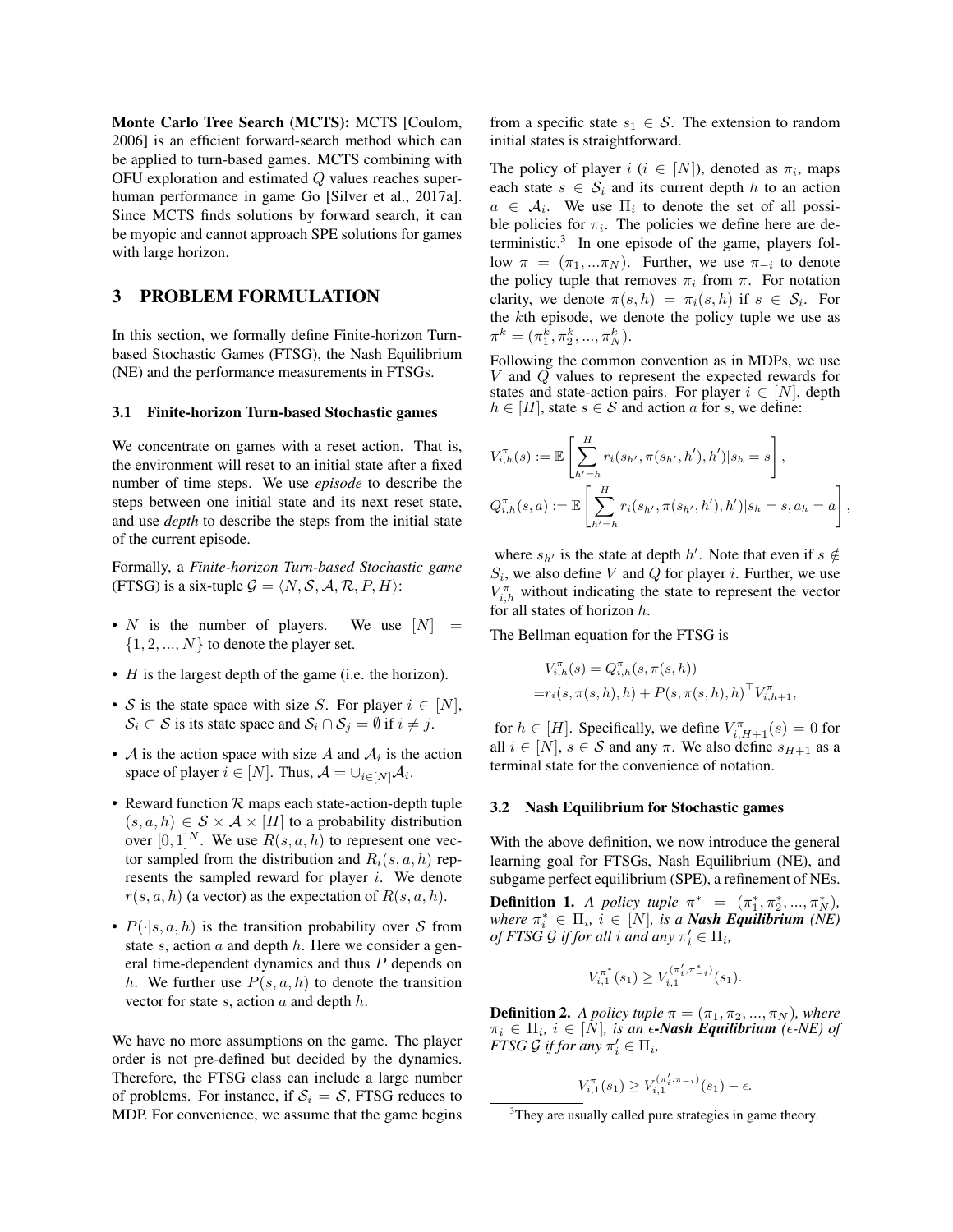A refinement of NE is the Subgame Perfect Equilibrium (SPE) [Nisan et al., 2007] where  $\pi$  is also a NE for any  $s \in S$  and depth  $h \in [H]$ . The SPE is a more suitable solution for FTSGs, since each FTSG has at least one deterministic policy tuple that is SPE. This can be proved with backward induction as in perfect-information extensive games [Osborne and Rubinstein, 1994]. However, this backward induction can only be conducted with full knowledge of the environment functions. In the RL setting, players must interact with the environment to explore the unknown transitions and rewards.

#### 3.3 Performance Measurement

Our goal for learning is to find approximate NEs for FTSGs. Therefore, we define our performance measurement based on the concept of NE. In the analysis part we will show that the solution of our method has close relationship with SPEs.

We define the number of episodes in which the algorithm does not choose  $\epsilon$ -NE as a performance measure:

$$
L^{\epsilon} = \sum_{k \in \mathbb{N}} \mathbb{I} \left\{ \pi^k \text{ is not an } \epsilon - \text{NE} \right\}.
$$

By upper bounding  $L^{\epsilon}$ , we measure the sample complexities of algorithms.

We further use exploitability [Lanctot et al., 2009], a closely related concept with approximate NE, to measure the peformance of algorithms over time. We define the cumulative exploitability for player *i* up to time *T* as

$$
Expl_i(T) = \sum_{t=1}^T \max_{\pi_i} V_{i,1}^{(\pi_i, \pi_{-i}^t)}(s_1) - \sum_{t=1}^T V_{i,1}^{\pi^t}(s_1).
$$

Then we define the total exploitability as

$$
Expl(T) = \sum_{i \in [N]} Expl_i(T).
$$

Our definition of *Expl* corresponds to the regret in MDP. Similarly, we use high-probability exploitability bound as the performance measurement up to time *T*.

### 4 Exploration in FTSG

In this section, we analyze the challenges on exploration in FTSG in order to motivate our methods.

#### 4.1 Exploration in MDP

We start by reviewing the key insight of exploration in single-player MDPs, for which Azar et al. [2017] have proposed efficient exploration algorithms following the *Optimism in the Face of Uncertainty* (OFU) principle. The essential idea of OFU is to choose the policy with maximum expected rewards under the current estimation for the true model. The upper bounds of *Q* values for state-action pairs can be calculated by backward induction. As illustrated in Fig. 1(a), we consider an MDP with 3 states and deterministic transitions. Rewards are only given at terminal nodes. We use colorful bars to indicate the confidence set for the optimal *V* values of nodes. Then the OFU principle chooses the actions with highest upper bounds. Therefore, the chosen policy for this iteration follows the trajectory of the yellow bar.

#### 4.2 NE UNCERTAINTY ESTIMATION

It is nontrivial to extend the above OFU insight to stochastic games since the environment for each player is no longer static. We cannot identify the optimal policy for a player without taking other players into consideration. A straightforward idea is to estimate the uncertainty of the NE values and choose the optimal policy tuple accordingly. However, the chosen policy under this NE uncertainty estimation fails to explore efficiently since players cannot reach optimality simultaneously.

We use Fig. 1 (b) for an illustration. Consider a twoplayer zero-sum FTSG with 3 states and horizon 2. Player 1 acts at  $s_1$  and player 2 acts at  $s_2$  and  $s_3$ . Then a sampled reward for player 1 is returned. The color bars indicate the confidence bounds of NE values for player 1. The uncertainty of the four terminal nodes can be calculated and we get the NE bounds for the other nodes via back-propagation. For example for state *s*3, player 2 here always chooses the minimum value of its two actions, and thus the NE value for  $s_3$  is bounded by the minimum of upper and lower bounds of its children, i.e. the upper bound of red bar and the lower bound of yellow bar. However, such uncertainty estimation of NEs fails to guide exploration. Following the OFU principle, player 1 should choose the action on the right for the largest NE value and then player 2 should choose the left for *s*3. However, we can see that the yellow bar does not directly contribute to the NE value estimation of  $s<sub>1</sub>$ . That is, the trajectory in this episode is not the one we aim to explore. This happens because the two players cannot reach their optima at the same time in the face of uncertainty. This mismatch cannot guarantee efficient convergence to NEs.

#### 4.3 Reaching optimality simultaneously

With the above observations, we realize that players need to reach optima at the same time such that they can gain the desired information for exploration. Notice that in FTSGs, the player at some depth can exactly infer the best choices for the nodes below it. Thus this player can choose its optimal action conditioning on the choices of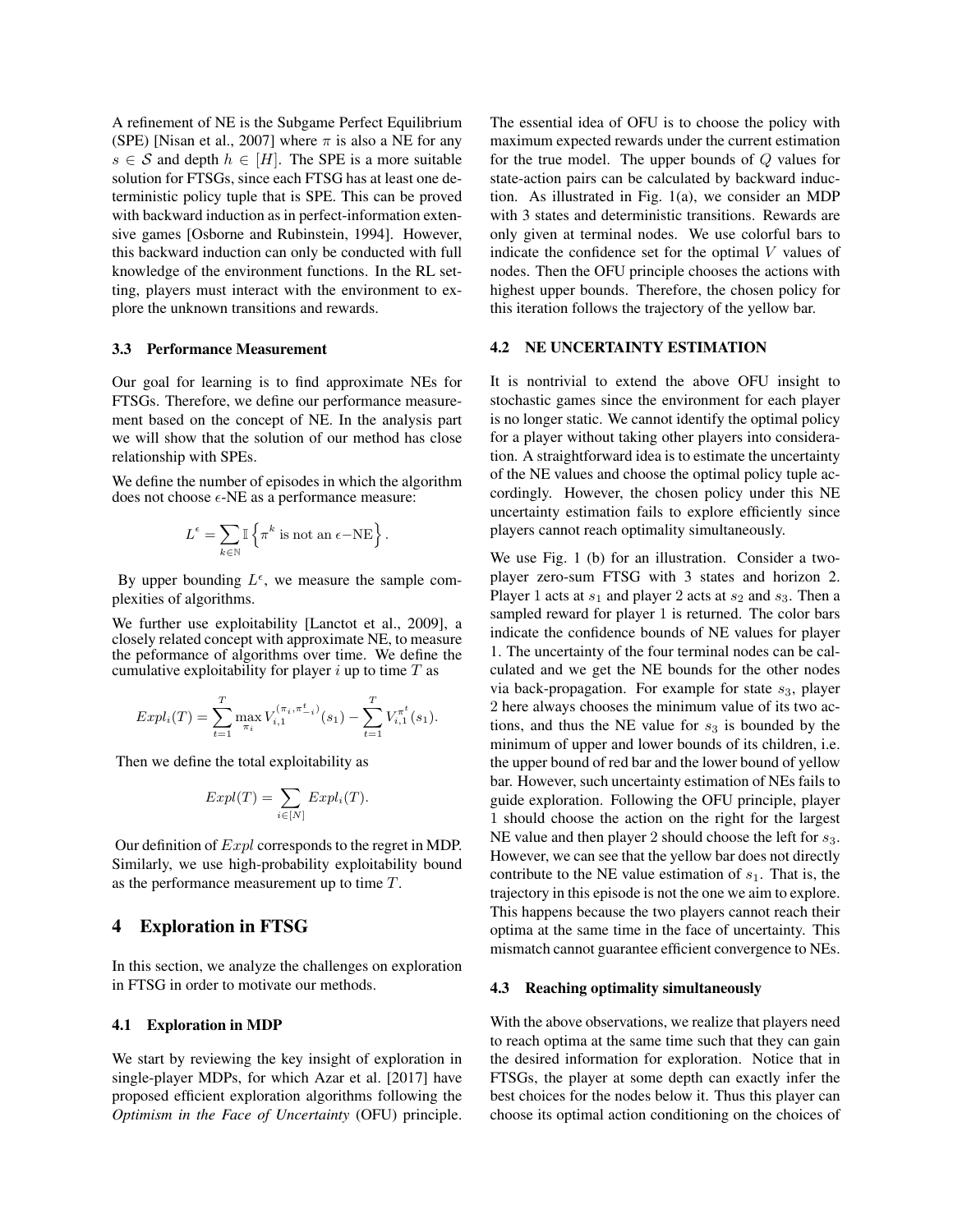

Figure 1: A simple example with 3 states (i.e., the decision points), 2 actions and horizon 2 to illustrate the exploration.

below states. In this way, we are able to design proper uncertainty estimations for players.

We revisit the game in Sec 4.2. As shown in Fig. 1 (c), player 2 should choose the green bar for  $s_2$  and the yellow bar for  $s_3$  since they have smaller lower bounds. The two bars are back-propagated to  $s_1$  and player 1 chooses the yellow. By operating like this, each player reaches its optimum conditioning on the choices of the other. Hence they gradually converge to a NE. Furthermore, this idea makes no assumption on NEs and can be easily extended to *N*-player FTSGs. Based on this insight, we present our algorithm as well as the analysis in the next section.

# 5 OUR METHOD

We now present our framework, *Upper Bounding the Values for Players* (UBVP), as well as an analysis.

#### 5.1 UBVP procedure

UBVP is motivated by the *Optimism in the Face of Uncertainty* (OFU) principle to conduct efficient exploration to find an approximate NE for FTSGs. The key part for exploration is to estimate the uncertainty of the values and design proper policies to interact with the environment. As analyzed in Sec. 4, we aim to find policies for players such that they reach optima conditioning on the policies of the other players. In order to do so, UBVP upper bounds the values of states based on the actions of states from deeper depths. UBVP is applicable to different implementations for the value estimations in order to satisfy different learning goals.

For convenience, we use  $s_h^{k'}$ ,  $a_h^{k'}$  and  $R_h^{k'}$  to respectively denote the reached state, corresponding action and immediate reward at depth  $h$  of episode  $k'$ . Before episode *k*, the set of observed data is defined  $\mathcal{H}^k := \{(s_h^{k'}, a_h^{k'}, R_h^{k'}, s_{h+1}^{k'}): h \in [H], k' \in$  $[k - 1]$ . With  $\mathcal{H}^k$ , we calculate the count of visiting the state-action-depth tuple (*s, a, h*), denoted by  $n^{k}(s, a, h)$ , and the count of transiting to state *s'* imAlgorithm 1 Upper Bounding the Values for Players 1: **Input:** *N*, *S*, *A*, *H*,  $\mathcal{H}^1 = \emptyset$ ,  $\delta$ 2: for episode  $k = 1, 2, \dots$  do 3: **for**  $h = H, H - 1, ..., 1, s \in S$  **do**<br>4: **for** all possible actions  $a \in A$  and 4: **for** all possible actions  $a \in \mathcal{A}$  and  $i \in [N]$  **do**<br>5: Compute  $\bar{r}_s^k(s, a, h)$  and  $\bar{P}^k(s'|s, a, h)$  with 5: Compute  $\bar{r}_i^k(s, a, h)$  and  $\bar{P}^k(s'|s, a, h)$  with Eq. (1) and (2) for possible  $s'$ 6: Compute  $\tilde{Q}_{i,h}^k(s, a) = ComputingQ$ 7: end for 8:  $j = Player(s)$ 9:  $\pi^k(s, h) = \pi^k_j(s, h) = \arg \max_a Q^k_{j, h}(s, a)$ 10:  $V_{i,h}^k(s) = Q_{i,h}^k(s, \pi^k(s, h))$  for all  $i \in [N]$ 11: end for 12: **for** step  $h = 1, ..., H$  **do** 13: Choose action  $a_h^k = \pi^k(s_h^k, h)$ 14: Get to state  $s_{h+1}^k$  and get reward vector  $R_h^k$ 15: end for

16: Update  $\mathcal{H}^{k+1} = \mathcal{H}^k \cup \{(s_h^k, a_h^k, R_h^k, s_{h+1}^k)\}_{h=1}^H$ 17: end for

mediately from  $(s, a, h)$ , denoted by  $n^k(s, a, s', h)$ . We have  $n^k(s, a, h) = \sum_{s'} n^k(s, a, s', h)$ . For  $(s, a, h)$  at episode *k* with  $n^k(s, a, h) > 0$ , we have

$$
\bar{r}_i^k(s, a, h) = \sum_{k' \in [k-1]} R_h^{k'} \mathbb{I}(s_h^{k'} = s, a_h^{k'} = a) / n^k(s, a, h),
$$
\n(1)

$$
\bar{P}^k(s'|s,a,h) = n^k(s,a,s',h)/n^k(s,a,h),
$$
\n(2)

where  $s'$  is any possible next state.

Algorithm 2 ComputingQ 1: **Input:**  $\bar{F}_{i,h+1}^k$ ,  $\bar{P}^k(s, a, h)$ ,  $\bar{r}_i^k(s, a, h)$ ,  ${n^k(s, a, s', h)}_{s'}$ , *H*, *S*,  $\delta$ 2:  $\dot{b}_h^k(s, a) = \phi(\{n^k(s, a, s', h)\}_{s'}, \bar{P}(s, a, h), V_{i, h+1}^k, \delta)$  $3: Q_{i,h}^k(s,a) = \min\{Q_{i,h}^{k-1}(s,a), H, \bar{r}_i(s,a,h) +$  $\bar{P}^k(s, a, h)$ <sup>T</sup> $V^k_{i, h+1}$  +  $b^k_h(s, a)$ } 4: **Output:**  $Q_{i,h}^k(s,a)$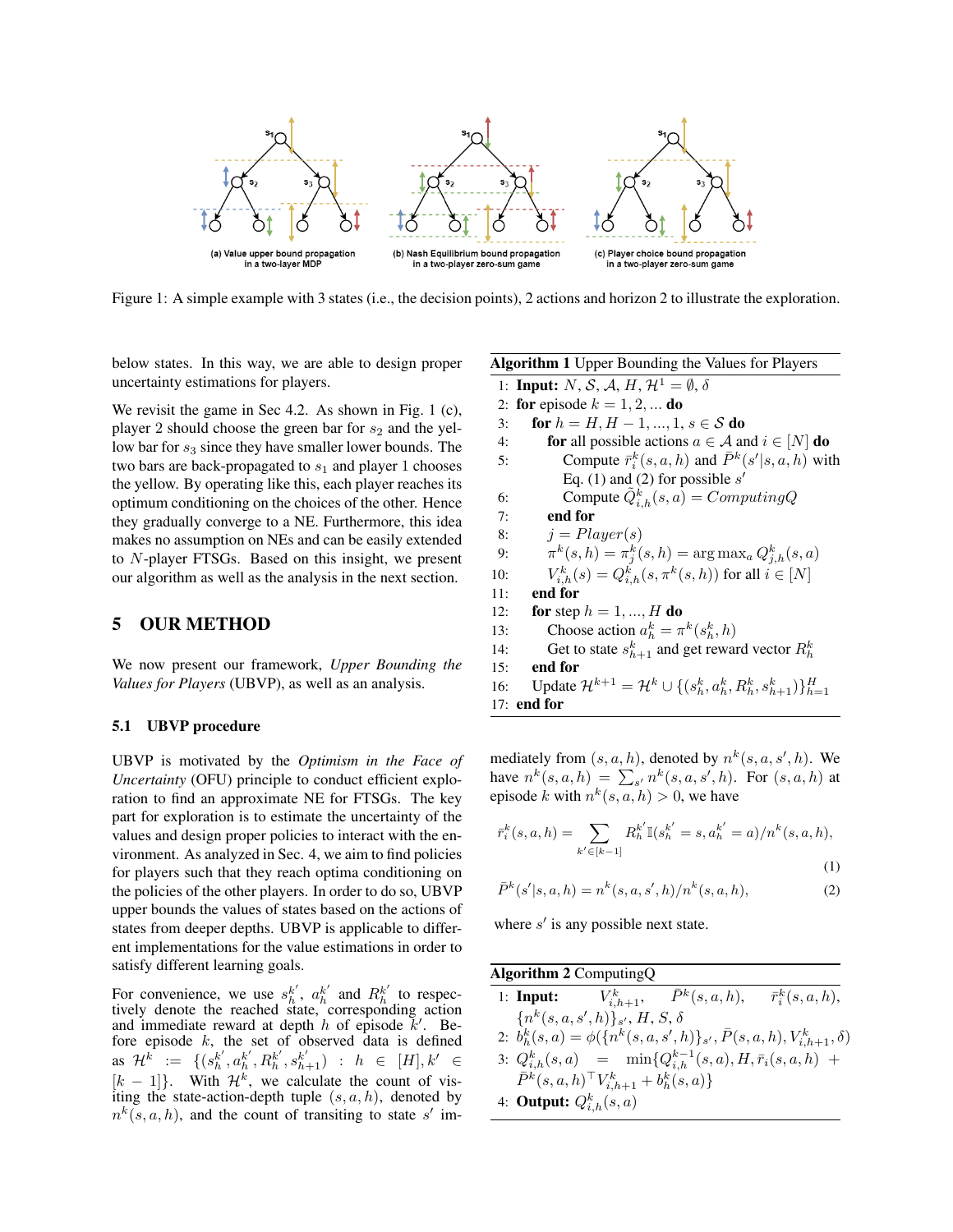Then we calculate the upper bounds of *Q* and *V* values from depth *H* to 1. Specifically, for each player *i*, with the calculated *V*-value upper bounds at depth  $h + 1$ , denoted by  $V_{i,h+1}^k$ , we upper bound  $Q_{i,h}^k(s, a)$  by adding  $\bar{r}_i(s,a,h)\!+\!\bar{P}^k(s,a,h)^\top V^k_{i,h+1}$  with an extra bonus term  $b^k_h(s, a) = \phi(\{n^k(s, a, s', h)\}_{s'}, \bar{P}(s, a, h), V^k_{i, h+1}, \delta).$ Here  $b_h^k$  is the bonus to bound the uncertainty of the estimation for the current *Q* value, and  $\phi$  is a bonus function which can be defined in different ways to satisfy different performance measurements. We require it to satisfy the following property:

**Property 1.** The bonus function  $\phi$  for UBVP should sat*isfy that with a probability at least*  $1 - \delta$ *, for all*  $i \in [N]$ *,*  $k > 0$ *,*  $h \in [H]$  *and*  $(s, a) \in S \times A$ *:* 

$$
|(r_i^k - \bar{r}_i^k)(s, a, h) + (P^k - \bar{P}^k)(s, a, h)^\top V_{i, h+1}^{*, k}| \le b_h^k(s, a),
$$
  
where  $V_{i, h+1}^{*, k}(s) = \max_{\pi_i \in \Pi_i} V_{i, h+1}^{(\pi_i, \pi_{i, i}^k)}(s).$ 

This property of  $\phi$  can ensure that our calculated  $Q_{i,h}^k(s, a)$  is a proper upper bound for  $\max_{\pi_i} Q_{i,h}^{(\pi_i, \pi_{-i}^k)}$ , as we will prove in Lemma 2. This is the key that UBVP can guide proper exploration and converge to the NE.

The pseudo code of the UBVP algorithm is given in Alg. 1. Specifically, in line 8, we use *Player*(*s*) to show the player to take action at state *s*. From line 3 to line 15, we calculate the upper bounds of *V* values for all *N* players through backward induction. At the same time, we work out the policy tuple  $\pi^k$  by letting each player choose the optimal action. This tuple is then used to play the game of this episode and collect data. The upper bounds calculation for *Q* values are given in Alg. 2.

#### 5.2 Analysis for UBVP

Up to now, we have presented the framework of UBVP, except for the exact form of  $\phi$ . Here based on the property of  $\phi$ , we give a general analysis outline.

Firstly, we define the best response distance to describe how close a policy tuple is to the NE.

**Definition 3.** For a policy tuple  $\pi = (\pi_1, \pi_2, ..., \pi_N)$ *where*  $\pi_i \in \Pi_i$ ,  $i \in [\hat{N}]$ , the **best response distance** *(Bsd) of player i for*  $\pi$  *is defined as* 

$$
Bsd_i(\pi) := \max_{\pi'_i \in \Pi_i} V_{i,1}^{(\pi'_i, \pi_{-i})}(s_1) - V_{i,1}^{(\pi)}(s_1).
$$

Intuitively,  $Bsd_i(\pi)$  measures the difference between the largest expected value that player *i* can get against  $\pi_{-i}$ and the actual value with  $\pi_i$ . Recall the definition of NE, it is natural to connect this value with  $\epsilon$ -NE.

**Lemma 1.** *For policy tuple*  $\pi = (\pi_1, \pi_2, ..., \pi_N)$  *where*  $\pi_i \in \Pi_i$ ,  $i \in [N]$ , if  $Bsd_i(\pi) \leq \epsilon$  for all player *i*, then  $\pi$  $i$ *s* an  $\epsilon$ *-NE*.

Although the proof is straightforward, we give it in Appendix A for completeness.

With  $Bsd_i$ , we now bound  $L^{\epsilon}$  and  $Expl(T)$  with

$$
L^{\epsilon} \leq \sum_{k \in \mathbb{N}^+} \mathbb{I}\left[\exists i \in [N], Bsd_i(\pi^k) > \epsilon\right],
$$
  

$$
Expl(T) = \sum_{i \in [N]} \sum_{k \in [T]} Bsd_i(\pi^k),
$$

where  $\mathbb{N}^+ := \{1, 2, \ldots\}$  is the set of positive integers. Therefore, we can turn to analyze *Bsd<sup>i</sup>* to measure the performance of UBVP.

It is easy to see that in UBVP, players are symmetric, and thus the result for one can be adapted to the others. Now we consider player  $i \in [N]$  and give the key lemma that connects the upper bound *V* and *Bsdi*.

**Lemma 2.** With a probability at least  $1 - \delta$ , for UBVP *with bonus function satisfying Property 1, for any*  $i \in$  $[N], k \in \mathbb{N}, h \in [H]$  and  $s \in \mathcal{S}$ ,

$$
\max_{\pi_i \in \Pi_i} V_{i,h}^{(\pi_i, \pi_{-i}^k)}(s) \le V_{i,h}^k(s).
$$

This lemma can be proved by using Property 1 and induction on *h*. More specifically, we can first prove this result for  $h = H$  and then use induction to prove all  $h$ . We complete this proof in Appendix B.

This is the key that UBVP can conduct exploration and converge to a NE. Intuitively, this is because we construct  $V_{i,h}^k$  such that it is the upper bound of the optimal *V* for player *i* conditioning on other players' policies. Besides,  $V_{i,h}^{(\pi_i, \pi_{-i}^k)}(s)$  has the same action with  $\pi^k$  on states not in  $S_i$  and thus we ensure the upper bound property. Furthermore, the inequalities hold for all players at the same time, and this ensures them to converge to the best response of other players. This is exactly why we can converge to NEs.

Now we define  $\Delta_i^k := V_{i,1}^k(s_1) - V_{i,1}^{\pi^k}(s_1)$ . Using Lemma 2, with high probability, we have

$$
Bsd_i(\pi^k) \leq \Delta_i^k.
$$

Then we turn to upper bound the sample complexity of  $\Delta_i^k$ . Notice that the two terms in  $\Delta_i^k$  follow the same policy tuple  $\pi^k$  but are calculated under different FTSGs. Inspired by techniques in MDP, we can decompose  $\Delta_i^k$ and upper bound the separated terms.

For clarity, we use *x* to denote a state-action pair (*s, a*). For episode *k* and depth *h*, we use  $w_h^k(x)$  to denote the probability of reaching state-action pair *x* at depth *h* fol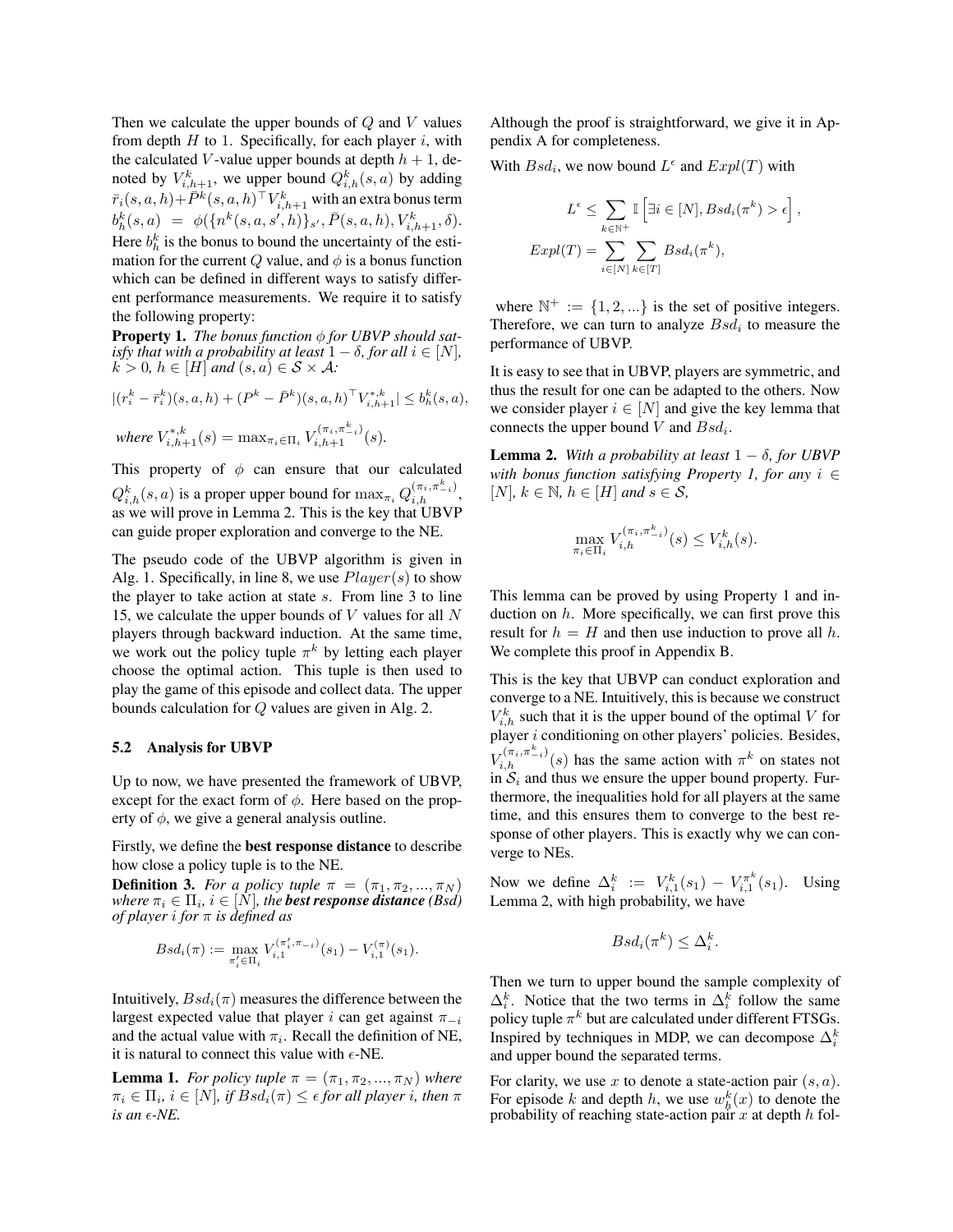lowing policy  $\pi^k$ . Now we can decompose  $\Delta_i^k$  as

$$
V_{i,1}^{k}(s_{1}) - V_{i,1}^{\pi^{k}}(s_{1})
$$
  
\n
$$
= \bar{r}_{i}^{k}(s_{1}, \pi(s_{1}, 1), 1) - r_{i}(s_{1}, \pi(s_{1}, 1), 1) + b_{1}^{k}(s_{1}, \pi(s_{1}, 1))
$$
  
\n
$$
+ \bar{P}^{k}(s_{1}, \pi(s_{1}, 1), 1)^{\top} V_{i,2}^{k} - P(s_{1}, \pi(s_{1}, 1), 1)^{\top} V_{i,2}^{\pi^{k}}
$$
  
\n
$$
= \sum_{h=1}^{H} \sum_{x \in S \times A} w_{h}^{k}(x) ((\bar{r}_{i}^{k} - r_{i})(x, h)
$$
  
\n
$$
+ (\bar{P}^{k} - P) (x, h)^{\top} V_{i, h+1}^{k} + b_{h}^{k}(x)).
$$
\n(3)

Therefore, we can design a proper bonus function  $\phi$  such that Eq. (3) can be upper bounded. This bound for  $\Delta_i^k$  is also the bound for  $Bsd_i(\pi^k)$ . And finally, we can get the upper bound for either  $Expl(T)$  or  $L^{\epsilon}$ .

The specific theoretical analysis can vary for different forms of  $\phi$  and different performance measurements. Fortunately, there exit various value-based algorithms on MDPs in UCB-type. Many of them can be be adapted to UBVP. Sec. 6 shall present two examples.

#### 5.3 Relationship with SPE

We have shown above that UBVP can approach an NE. In fact, UBVP is also approaching a SPE, a refined concept of NE. This can be shown by considering Lemma 2. Notice that this lemma holds for all *s* and *h* with a high probability. Recall that we use backward induction to calculate policies. Therefore for each time we reach state *s* at depth *h*, UBVP also solves the NE of this subgame. At the same time, since efficient exploration is required, UBVP allocates more resources to subgames with higher utilities. Hence the solution of UBVP is indeed an approximated SPE, while this solution might have relatively high approximate errors on low utility subgames.

### 6 TWO ALGORITHMS ON UBVP

As analyzed above, we can design different  $\phi$  for different performance measurements. Below we give two concrete examples for UBVP. The first is a Uniform-PAC algorithm with  $L^{\epsilon}$  bounded by  $\tilde{O}(1/\epsilon^2)$  and the second has a cumulative exploitability of order  $\tilde{O}(\sqrt{T})$  with high probability. The former is suitable for cases where we aim to identify an approximate NE and the latter can be used when we wish to get small exploitability over time.

#### 6.1 A Uniform-PAC algorithm

Uniform-PAC [Dann et al., 2017] is a framework describing the sample complexity of an algorithm to reach an approximate solution with high probability. Formally, an algorithm is Uniform-PAC if with a probability at least  $1-\delta$ , for all  $\epsilon > 0$ ,  $L^{\epsilon}$  is upper bounded by some function  $f^{UPAC}(N, S, A, H, \epsilon, \delta)$ . Here we follow the design of  $UBEV$  in [Dann et al., 2017] and choose the bonus term  $\phi^{UPAC}$  as:

$$
\phi^{UPAC} = (H+1)\sqrt{\frac{2\ln\ln(\max\{e, n^k(s, a, h)\}) + \tau)}{n^k(s, a, h)}},
$$

where  $\tau = \ln((24N + 30)SA/\delta)$ . Following the proof of Corollary E.1 in [Dann et al., 2017], we verify  $\phi^{UPAC}$ satisfies Property 1 . We give a proof in the Appendix C.

We give the sample complexity for UBVP with  $\phi^{UPAC}$ . Theorem 1. *(Uniform-PAC bound) If UBVP chooses the bonus function as*  $\phi^{UPAC}$ *, then for*  $\delta \in (0,1)$  *and*  $\epsilon > 0$ *, with a probability at least*  $1 - \delta$ *, L<sup>* $\epsilon$ *</sup> <i>is upper bounded by* 

$$
O\left(\frac{H^4SA}{\epsilon^2}\min\{S,N+\epsilon(N+S^2A)\}\mathcal{L}\right),\,
$$

*where*  $\mathcal{L} = \text{polylog}(N, H, S, A, 1/\delta, 1/\epsilon)$ .

The proof for this theorem is given in Appendix C, which is inspired by the analysis of Dann et al. [2017].

The complexity of UBVP on FTSGs is comparable with the related work on MDPs. Specifically, the previous Uniform-PAC algorithm for MDPs, UBEV, achieves the sample complexity upper bound of  $O(\frac{H^4SA}{\epsilon^2} \min\{S, 1+\}$  $\epsilon S^2 \hat{A}$ }polylog  $(H, \hat{S}, A, \frac{1}{\delta}, \frac{1}{\epsilon})$ ). Therefore, for relatively large  $\epsilon$ , UBVP solves FTSG with a sample complexity the same as that of UBEV, except for an extra *N* in logarithmic terms. Considering that UBVP works out a policy tuple with *N* policies as the solution for FTSG, the extra cost on *N* is indeed cheap. For a fixed  $\epsilon > 0$ , the lower bound of the sample complexity for MDPs is  $\tilde{\Omega}(\frac{H^3SA}{\epsilon^2} \ln(\frac{SA}{\delta}))$  [Dann et al., 2017] for sufficiently small  $\epsilon$ . This lower bound is also suitable for FTSGs.

### 6.2 An algorithm with High Probability Exploitability Bound

For this case, we choose two kinds of bonus functions:

$$
\phi_1^{HPR} = 8H\tau' \sqrt{1/n^k(s, a, h)},
$$
  
\n
$$
\phi_2^{HPR} = \sqrt{\frac{8\tau' Var_{s' \sim \bar{P}(s, a, h)} V_{i, h+1}^k(s')}{n^k(s, a, h)}} + \frac{14H\tau'}{3n^k(s, a, h)} + HL\sqrt{\frac{1}{n^k(s, a, h)} + \sqrt{\frac{8\sum_{s'} \bar{P}(s, a, s', h)C(s')}{n^k(s, a, h)}}},
$$

where  $C(s') = \min\{10^4 H^3 S^2 A \tau'^2 / n^k(s, a, s', h), H^2\}$ and  $\tau' = \ln(5HSATN/\delta)$ . The two  $\phi$  functions are designed by extending UCB-VI [Azar et al., 2017]. We add  $H\tau'\sqrt{1/n^k(s, a, h)}$  to bonuses of UCB-VI to design  $\phi$ . The extra term is designed to upper bound reward functions. The two kinds of  $\phi$  satisfy Property 1 using the analysis of Lemma 18 and Sec.5.2 in [Azar et al., 2017]. Then we have: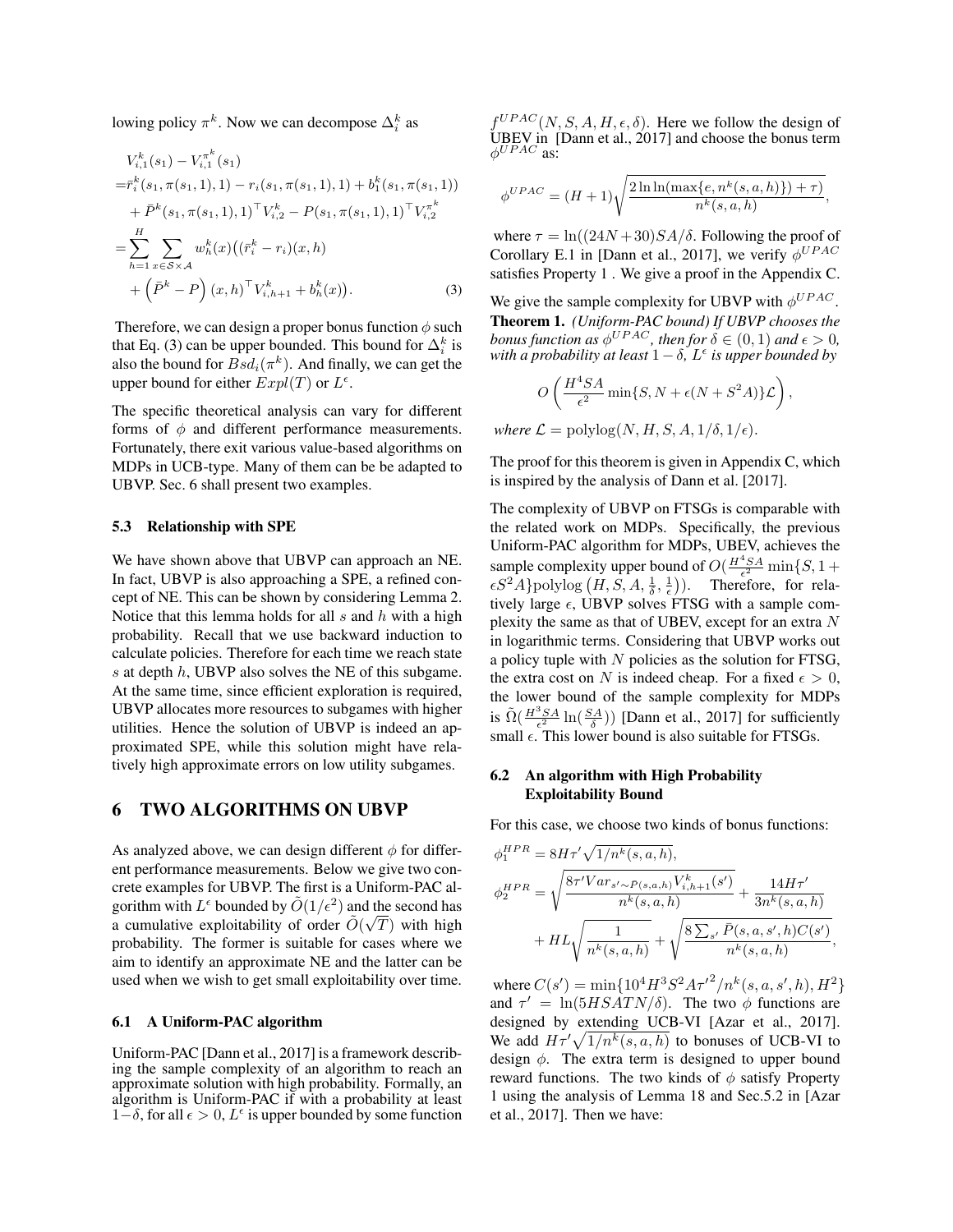Theorem 2. *(High Probability Exploitability Bound) If* UBVP uses  $\phi_1^{HPR}$  as its bonus function, then with a *probability at least*  $1 - \delta$ , the cumulative exploitability *Expl*(*T*) *of UBVP has an order of:*

$$
O\left(NH\tau'\sqrt{HSAT} + H^3S^2A\tau'^2\right).
$$

*If UBVP uses*  $\phi_2^{HPR}$  *as its bonus function, then with a probability at least*  $1 - \delta$ , the cumulative exploitability *Expl*(*T*) *of UBVP has an order of:*

$$
O\left(N\tau'H\sqrt{SAT} + NH^3S^2A\tau'^2 + NH\sqrt{T\tau'}\right).
$$

The proof is straightforward by combining Lemma 2 with the analysis in [Azar et al., 2017]. Notice that the setting in [Azar et al., 2017] is time-independent dynamics. Thus we only need to replace *S* with *SH* when the pigeon-hole principle is used.

#### 6.3 Other extensions

We have presented two concrete examples of UBVP. In fact, many other algorithms on MDP can be adapted to UBVP. For example, recent work provides tighter bounds by considering the lower bounds for *Q* values [Dann et al., 2019, Zanette and Brunskill, 2019]. Then we can build similar lower bounds for  $Q_{i,h}^k$  and  $V_{i,h}^k$  in UBVP:

$$
Q_{i,h}^{k}(s, a) = \min \{ Q_{i,h}^{k-1}(s, a), H,
$$
  
\n
$$
\bar{r}_{i}(s, a, h) + \bar{P}^{k}(s, a, h)^{\top} Y_{i,h+1}^{k} - b_{h}^{k}(s, a) \},
$$
  
\n
$$
Y_{i,h+1}^{k}(s) = Q_{i,h}^{k}(s, \pi^{k}(s, h)).
$$

Then we can still choose  $\phi$  following existing work [Dann et al., 2019, Zanette and Brunskill, 2019] to give the corresponding exploitability bounds or PAC sample complexity. Notice that these designs of  $\phi$  highly rely on the estimated *Q* values and thus the exploitability bound or sample complexity should be *N* times the regret bound or sample complexity in MDP.

### 7 EXPERIMENTS

We now provide empirical evaluation. We compare the performances of algorithms under three game settings.

We choose the average exploitability  $Expl(t)/t$  as our performance measure. Baselines are state-of-theart methods in MARL. Specifically, FSPFQI [Heinrich et al., 2015], MCCFROS [Lanctot et al., 2009] and CFR-PSRL [Zhou et al., 2020] are RL methods for extensive games. MCTS [Coulom, 2006] is an efficient forward search method and NashQ [Hu and Wellman, 2003] is an important method for stochastic games. For UBVP, we choose  $\phi_1^{HPR}$  as our bonus function. We test each algorithm for 10 times in each setting. More details of the implementation and games are deferred to Appendix E.

#### 7.1 Two-player zero-sum FTSG

In a two-player zero-sum FTSG, players take actions alternately and there are only two states at each depth. Each state-action pair has a non-zero probability to transit to the two states at next depth. We design this game such that rewards are only generated at the last depth. We generate 10 games with random transitions and rewards, and test our methods on them.

We choose the horizon to be 4. The average exploitabilities are shown in Fig. 2(a). We can see that only MCTS and UBVP efficiently decrease the exploitability.

#### 7.2 Cooperative two-player FTSG

The second experiment is on a more difficult game where sufficient exploration is needed. We design a tree game with deterministic transitions. Each state has two actions and two players have the same rewards. For the initial state  $s_1$ , if its player chooses action  $a_1$ , the expected rewards for both players will always be 0.5. If the player at  $s_1$  chooses  $a_2$ , the expected rewards for both players are 0.4 except only one trajectory, which gets an expected reward of 0.6. The reward function is a Bernoulli function. We set  $H = 8$ . Here the SPE value is the optimal solution and we specifically use  $Expl(T) = 0.6T - \sum_{t=0}^{T} V_{0,1}^{t}$  as the SPE exploitability.

Fig. 2(b) shows the results. We can see that FSPFQI and MCCFROS are decreasing quite slowly. MCTS, NashQ and CFR-PSRL converge to a sub-optimal NE and only UBVP can find the optimal SPE solution.

#### 7.3 Multi-player FTSG

We also test the methods on a multi-player FTSG. We test methods on different kinds of multi-player games. The games have the same structures as the two-player zero-sum FTSG in Sec. 7.1, except that the expected reward for each player at the terminal nodes is drawn from a uniform distribution.

Methods are tested for ten times on randomly generated games. We choose three kinds of games with  $(N, H) \in$ *{*(3*,* 6)*,*(4*,* 6)*,*(3*,* 8)*}*. We show the averaged *expl* and computation time for algorithms when  $T = 100000$  in Table 1. For game with  $(N, H) = (3, 6)$ , the average *expl* is shown in Fig. 2(c). UBVP has comparable performance with state-of-the-art methods MCTS. Notice CFR-based methods are very slow since they need to consider each history separately. Other methods lack efficient exploration strategies and have poor performance.

These empirical results demonstrate that UBVP has competitive performance with state-of-the-art methods,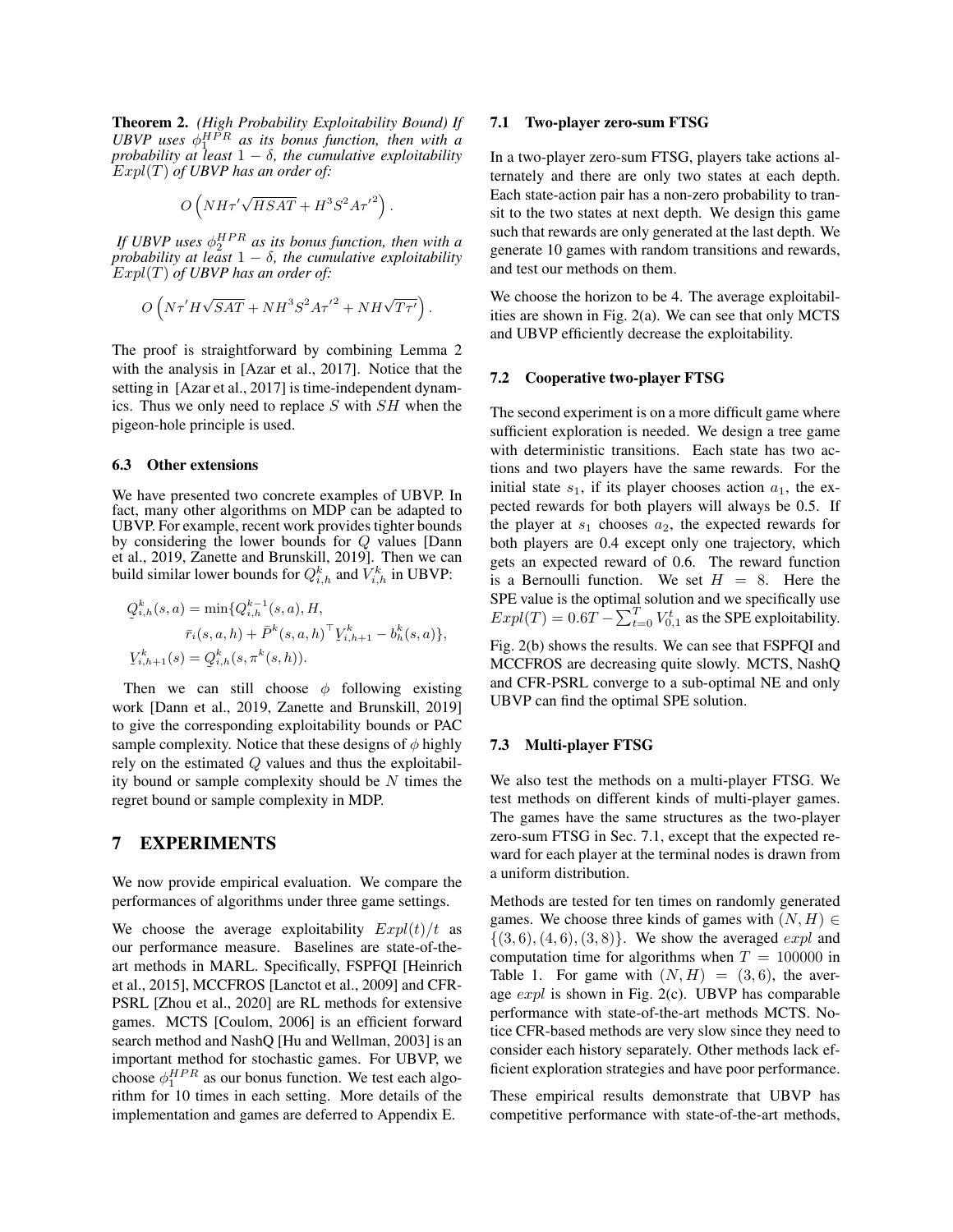

Figure 2: Average *Expl*(*t*)*/t* over *t* of UBVP and various baseline methods on three FTSG games.

Table 1: Averaged exploitablity and time when  $T = 100000$ . For each game  $(N, H)$ , the above line is the averaged exploitablity and the below line is the calculating time.

| <b>GAMES</b> | <b>UBVP</b>       | <b>FSPFOI</b>   | <b>MCCFROS</b>  | <b>MCTS</b>       | <b>CFR-PSRL</b>   | <b>NashO</b>      |
|--------------|-------------------|-----------------|-----------------|-------------------|-------------------|-------------------|
|              |                   |                 |                 |                   |                   |                   |
| (3,6)        | $0.017 \pm 0.022$ | $0.19 \pm 0.06$ | $0.19 \pm 0.06$ | $0.010 \pm 0.003$ | $0.004 \pm 0.002$ | $0.031 \pm 0.027$ |
|              | $73 + 4$          | $272 \pm 18$    | $105 \pm 6$     | $33 + 2$          | $321 \pm 16$      | $31 + 2$          |
| (3, 8)       | $0.017 \pm 0.009$ | $0.16 \pm 0.07$ | $0.17 \pm 0.07$ | $0.013 \pm 0.004$ | $0.008 + 0.006$   | $0.063 \pm 0.061$ |
|              | $104 \pm 2$       | $378 \pm 13$    | $925 \pm 19$    | $43 + 4$          | $4571 \pm 73$     | $40 \pm 1$        |
| (4, 8)       | $0.027 \pm 0.024$ | $0.20 \pm 0.09$ | $0.20 \pm 0.09$ | $0.015 \pm 0.010$ | $0.005\pm0.003$   | $0.084 \pm 0.053$ |
|              | $99 + 1$          | $363 \pm 2$     | $1103 \pm 32$   | $40 \pm 1$        | $3623 \pm 54$     | $38 \pm 1$        |

which shows that it can indeed efficiently explore the environment. At the same time, UBVP can guarantee sufficient exploration and approach the SPE solution.

# 8 DISCUSSION

As known in game theory, it is possible for a game to have more than one NE. The solution of UBVP can ensure that players converge to the same NE. Moreover, we can ensure that our solution is an approximation of an SPE, as analyzed in Sec. 5.3. If multiple SPEs exist, UBVP would explore them all by tightening their upper bounds. It may be possible for UBVP to recommend a specific SPE with some extra designs for policy chosen. We think this should be an interesting future work.

Our algorithm ensures the convergence to approximate NE only if all players follow UBVP. The exploration of the unknown environment requires all players to cooperate. Otherwise it is possible that some potential policies are not identified. Therefore if the learning goal is to efficiently identify an NE, it is necessary that all players can explore together. In the decentralized cases, each player aims rewards without considering other players. UCSG [Wei et al., 2017] provides a decentralized solution for two-player zero-sum stochastic games. Intuitively, we think it might be possible that there exist some centralized methods can also perform well, e.g. low regret, in the decentralized case.

### 9 CONCLUSIONS

We present UBVP to extend the OFU principle in MDP to *N*-player FTSGs. UBVP guides efficient exploration to converge to approximate NEs, and it is the first method that gives a non-asymptotic analysis of NEs for FTSG in the Reinforcement Learning setting. We propose two algorithms based on UBVP, which have Uniform-PAC and high probability exploitability guarantees, respectively. Our analysis shows that these algorithms match the results on finite-horizon MDPs except for the term *N*.

Stochastic games that are not turn-based or infinitehorizon are more complicated cases and the exploration for such games is still an open challenge. Our work could provide some insights for solving this challenge. Essentially, UBVP mainly provides a way for players to choose actions that can be optimal against others. We believe that this is also one of the key issues for these more general cases and is worthy of a systematic investigation.

### Acknowledgement

This work was supported by NSFC Projects (Nos. 61620106010, U19B2034, U1811461), Beijing NSF Project (No. L172037), Beijing Academy of Artificial Intelligence (BAAI), and a grant from Tsinghua Institute for Guo Qiang.